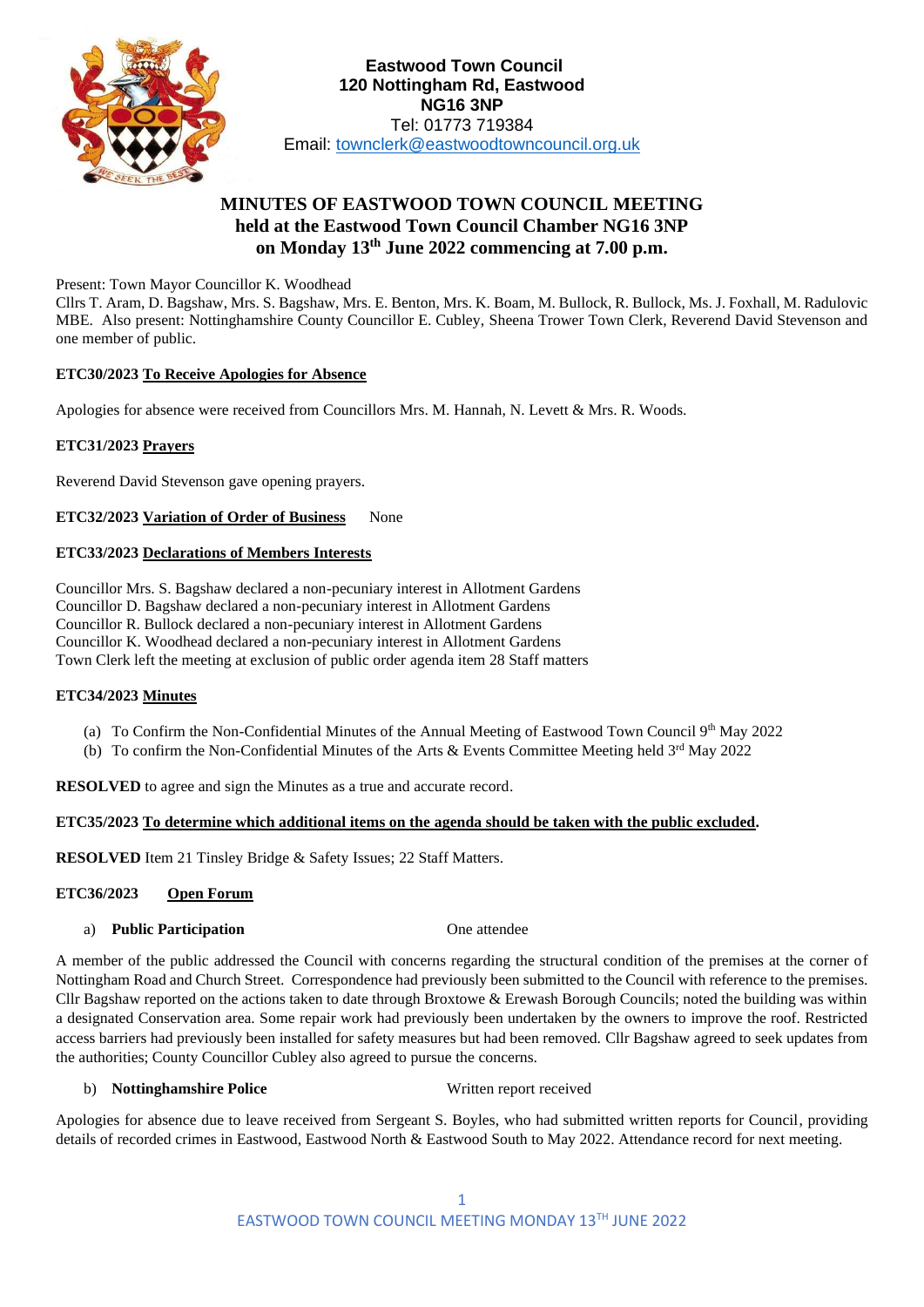#### c) **Nottinghamshire County Council** County Councillor Eddie Cubley

Councillor Cubley addressed the meeting and dealt with the following matters: -

- i. Update on site meeting at Tinsley Bridge 15.6.2022 @9.30 a.m. to deal with safety issues raised by Police & Eastwood Town Council.
- ii. Pavement on Nottingham Road (outside Boyes) repaired.
- iii. Parking time limits update noted.
- iv. Fencing to Kelham Way Eastwood (leading to Mansfield Road) planning development discussed. Land ownership clarification required before existing street furniture on site can be relocated. Cllr Cubley agreed to pursue the matter.
- v. Report of potholes and loose tarmac on Queens Road North; noted works will be carried out. Cllr Cubley had identified 3 areas – Queens Road South, Walker Street, and another area to be prioritised.
- vi. The Town Mayor requested inspection of pavements along Nottingham Road, Eastwood, manhole covers raised above pavement level, cobbled area on Mansfield Road required attention.
- vii. Drains issue at Plumptre Way causing water issues.
- viii. Request for Greenhills Road to Mansfield Road rain gulley to be inspected due to issues.
- ix. Survey of roads requested by Cllr Cubley due to new development affecting rainfall on road surfaces.
- x. Woodland Way concerns with several potholes marked for repair but no further action. Cllr Cubley agreed to deal with the matter.
- xi. Water pooling on A610 turn off from B&Q island causing safety issues during inclement weather conditions. Cllr Cubley agreed to deal with the matter.
- xii. Street furniture in a generally poor condition requiring renovation and re-painting work. Councillors offered to inspect the area with Cllr Cubley to note condition and requirements for repairs. Noted.
- xiii. Bus shelter at Nottingham Road, Hilltop outside Stacey's required attention due to water pooling adjacent to the installation.
- xiv. Pavements at Victoria Street require attention near to elderly persons housing complex.
- xv. Inappropriate parking around Victoria Street restricting pedestrian/mobility access along pavements. Noted Police matter for obstruction if pedestrian/mobility/pushchair access restricted.

The Town Mayor, on behalf of the Town Council, extended appreciation to Councillor Cubley for his attendance and informative report.

#### d) **Broxtowe Borough Council** Borough representatives

Broxtowe Borough Councillor Milan Radulovic M.B.E. addressed the meeting with the following information: -

- i. Statistics on Broxtowe housing waiting lists. In Eastwood, 835 applicants awaiting housing. Highest needs in the borough reported as Eastwood and Stapleford.
- ii. Freedom of the Borough Regimental March in Eastwood Wednesday 22<sup>nd</sup> June 2022. Appreciation extended to all who had helped organise the event, details provided. The Town Mayor encouraged Councillors to assist on the day of event.

#### **ETC37/2023 Town Mayor's Announcements**

Councillor Woodhead reported on the following matters of interest: -

- a) Broxtowe Job Club meeting held at Town Council Offices 31st May 2022. Noted event to be held at the Eastwood Library.
- b) Attendance to Jubilee Celebrations at St. Mary's Church, Eastwood on Sunday 5<sup>th</sup> June 2022.
- c) Attendance to Breathe Easy Jubilee Celebration Event  $8<sup>th</sup>$  June 2022 accompanied by the Deputy Mayor Cllr Boam.
- d) Date for Annual Civic Service 2022 2023 to be finalised towards the end of November or early December 2022.

# **ETC38/2023 LUF Task & Finish Group**

Councillor M. Radulovic updated the meeting on the Eastwood Levelling up Fund bid 'The Healthy Heart of Eastwood' with document circulated detailing the bid within three projects. There was an expectation for the bid to be presented to Broxtowe Borough Council cabinet on 21st June 2022 with Eastwood Town Council formally required to approve the bid prior to submission.

The next meeting of the Group to take place on  $16<sup>th</sup>$  June 2022 to be attended by Councillors D. Bagshaw, R. Bullock & M. Radulovic.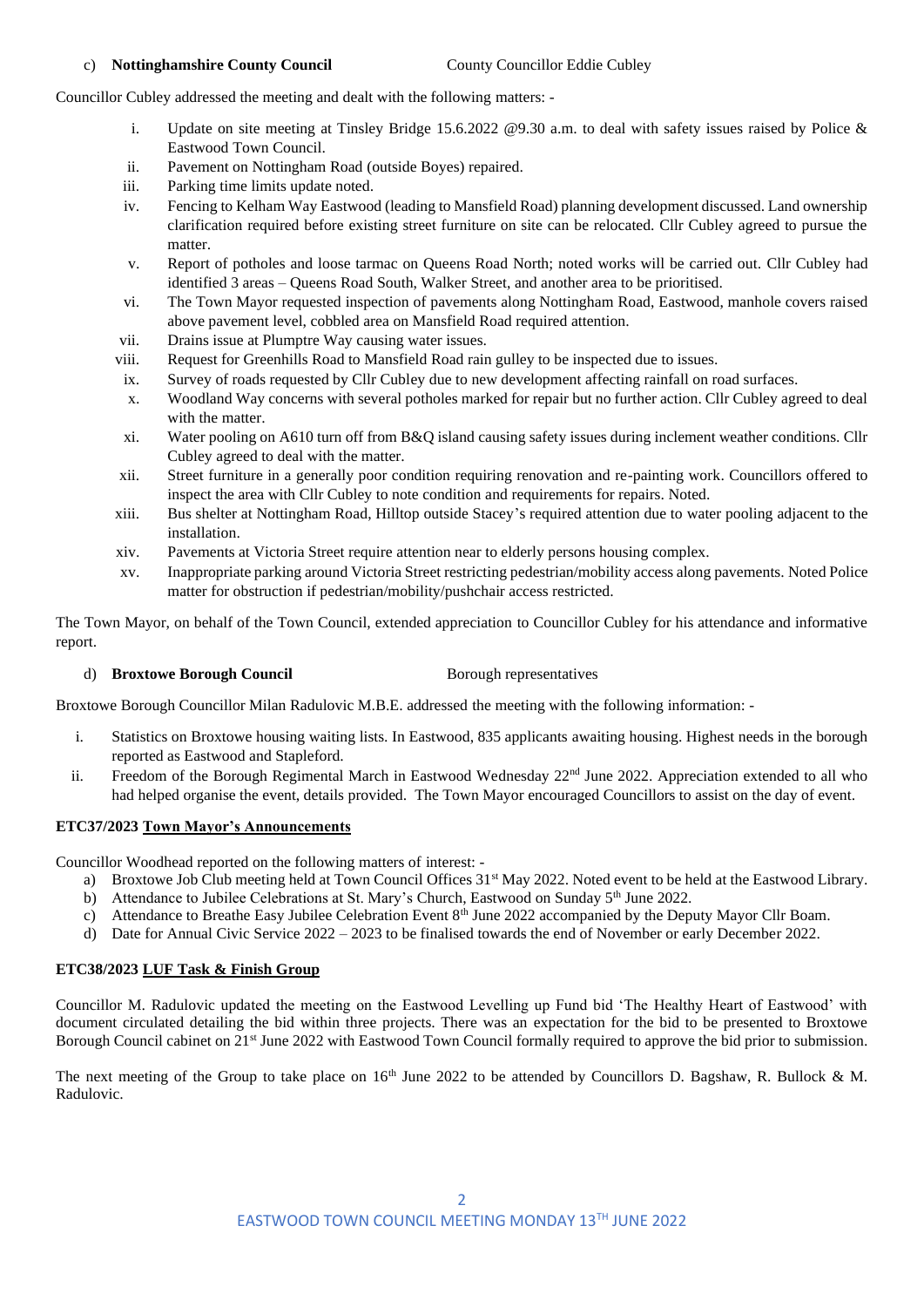# **RESOLVED: -**

That subject to confirmation of date, an Extraordinary Town Council meeting provisionally agreed for Monday  $27<sup>th</sup>$  June 2022 with one agenda item to deal with the Levelling-up Bid prior to formal submission. Closing date for bid 9th July 2022 with a decision expected around September 2022. Reference to the improvements at Beeston noted. Appreciation was extended to Councillor Radulovic for the work undertaken in preparation of the bid.

# **ETC39/2023 Eastwood Neighbourhood Plan**

Discussion on housing needs, both rental and purchase, for the area noted for consideration within the plan, which would be progressed as Levelling up bid submitted.

## **RESOLVED:** - Refer to next meeting.

#### **ETC40/2023 FINANCIAL MATTERS END OF YEAR 2021 - 2022**

Copies of all documentation previously circulated to Council.

#### **RESOLVED: -**

- a) To receive Payments & Receipts Balance Sheet for financial year ending  $31<sup>st</sup>$  March 2022 confirmed as submitted 9<sup>th</sup> May 2022.
- b) To receive Internal Audit Report for Financial Year  $2021 2022$  confirming all matters in order with an effective system in place. Approved the document received and approved.
- c) Annual Governance Statement 2021 2022 approved and document signed.
- d) Accounting Statements for  $2021 2022$  approved and document signed.
- e) Asset Register refer to Assets, Finance & Policy Committee for review for the period 2022 2023 to include noticeboards as assets.

#### **ETC41/2023 FINANCIAL REPORT MAY 2022**

- a) Financial Report payments  $1<sup>st</sup>$  to  $31<sup>st</sup>$  May 2022 circulated in the sum of £18,196.28 gross.
- Financial Report income at to  $31<sup>st</sup>$  May 2022 circulated in the sum of £1206.16.

#### **RESOLVED: -**

That financial report, receipts and payments for May 2022 approved as attached.

# **ETC42/2023 REPORTS OF COMMITTEES**

- a) Arts & Events Committee Meeting held 31st May 2022. **RESOLVED** Councillor T. Aram appointed to Committee. Next meeting agreed 28<sup>th</sup> June 2022 at 6.30 p.m.
- b) Assets, Finance & Policy Committee **RESOLVED** amended terms of reference for committee to include budget & precept and removal of personnel approved. Next meeting agreed 28th June 2022 at 5.00 p.m.
- c) Personnel Committee Meeting held 1st June 2022 for report under Exclusion of Public Order Date for next meeting Tuesday  $5<sup>th</sup>$  July 2022 at 7.00 p.m.

# **ETC43/2023 CLERK REPORT**

#### **RESOLVED: -**

- **a)** Update by Durban House Charity noted to be provided on signature of premises lease with Broxtowe Borough Council.
- **b**) Noted 40<sup>th</sup> Anniversary of The Falklands Conflict ceremony to take place at Mansfield Road Memorial Gardens 15<sup>th</sup> June 2022 with an invitation extended to Council.
- **c)** Future Airspace East Midlands Airport correspondence circulated and noted.
- **d)** Eastwood Garden Service first phase of gardening completed with a total of 30 gardens maintained.
- **e**) Community Litter pick next date for event Sunday 26<sup>th</sup> June 2022.
- **f)** 120 Nottingham Road premises fire door improvements completed.
- **g)** Allotment Gardens site maintenance approved £2625.00 quotation received from Broxtowe Borough Council to October 2022 subject to inclusion of weedkilling of ditch to Derby Road site.
- **h)** Eastwood Town Council newsletter Summer 2022 well received. Cllr Radulovic, on behalf of the Town Council, extended appreciation to the Clerk for the production.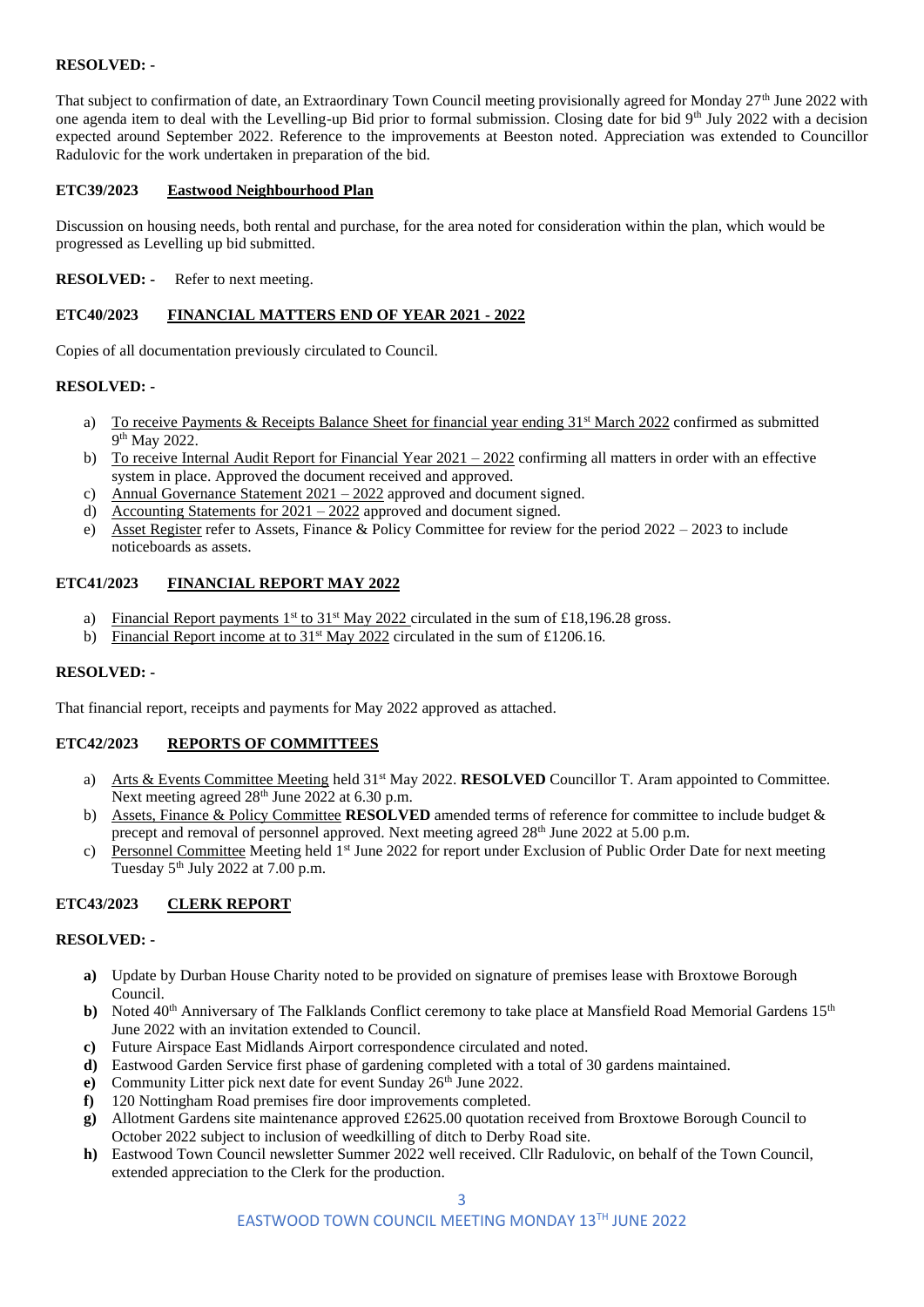## **ETC44/2023 PLANNING APPLICATIONS**

Circulated to Council. **RESOLVED: -** No comments.

# **ETC45/2023 TOWN COUNCIL VACANCIES**

- a) Resignation of former Councillor Mrs. M. Seagrave reported to Broxtowe Borough Council with notices publicised.
- b) Vacancy for consideration of co-option closing date  $16<sup>th</sup>$  May 2022 with no applications.

#### **RESOLVED: -**

- i. That (a) noted and update awaited from Broxtowe Borough Council after closing date for notice  $22<sup>nd</sup>$  June 2022.
- ii. That the period for applications for consideration of co-option extended for a further three months to 13<sup>th</sup> September 2022.

#### **ETC46/2023 EASTWOOD TOWN COUNCIL CODE OF CONDUCT**

#### **RESOLVED: -**

That training approved through Broxtowe Borough Council prior to consideration of adoption of updated Code of Conduct 2022

# **ETC47/2023 EASTWOOD TOWN COUNCIL COFFEE MORNING WITH COMMUNITY POLICE**

#### **RESOLVED: -**

That the event to take place on Saturday  $30<sup>th</sup>$  July 2022 from 10.00 a.m. until 12 noon at Town Council Offices. Publicised within the newsletter, noticeboards, website, and Facebook.

## **ETC48/2023 EASTWOOD FESTIVE LIGHTING 2022**

It was reported the Town Council had sought quotations for consideration.

#### **RESOLVED: -**

Referred to the Arts & Events Committee 26<sup>th</sup> June 2022 with recommendations to Council meeting 11<sup>th</sup> July 2022.

# **ETC49/2023 EXCLUSION OF THE PRESS AND PUBLIC**

Pursuant to Section 1(2) of the Public Bodies (Admission to Meetings) Act 1960, the press and public be excluded from the Meeting due to the confidential nature of the business to be transacted.

Staff left the meeting room during discussion and voting of the next item.

# **ETC50/2023 PUBLIC ORDERS AND SAFETY ISSUES**

#### **RESOLVED: -**

Reports noted of concerns regarding requirements to improve safety at the bridge, vehicle issues. Public Order areas noted around the town. Consumption of alcohol on high streets restricted within Order. A report on the outcome of the public consultation would be released by Borough Council in due course. Recommended for report in Town Council newsletter. Additional signage requested advising public of the Order.

# **ETC51/2023 REPORT OF PERSONNEL COMMITTEE 1ST JUNE 2022 STAFF MATTERS**

The Chairman of the Personnel Committee presented Committee recommendations: -

#### **RESOLVED: -**

- a) That 3 quotations for laptop received. Approved for purchase of new Dell laptop in the sum of £670.00 plus installation.
- b) That financial and general assistant vacancy to be publicised as recommendations.
- c) That confirmation of Town Clerk contract and salary review confirmed in accordance with NALC scales.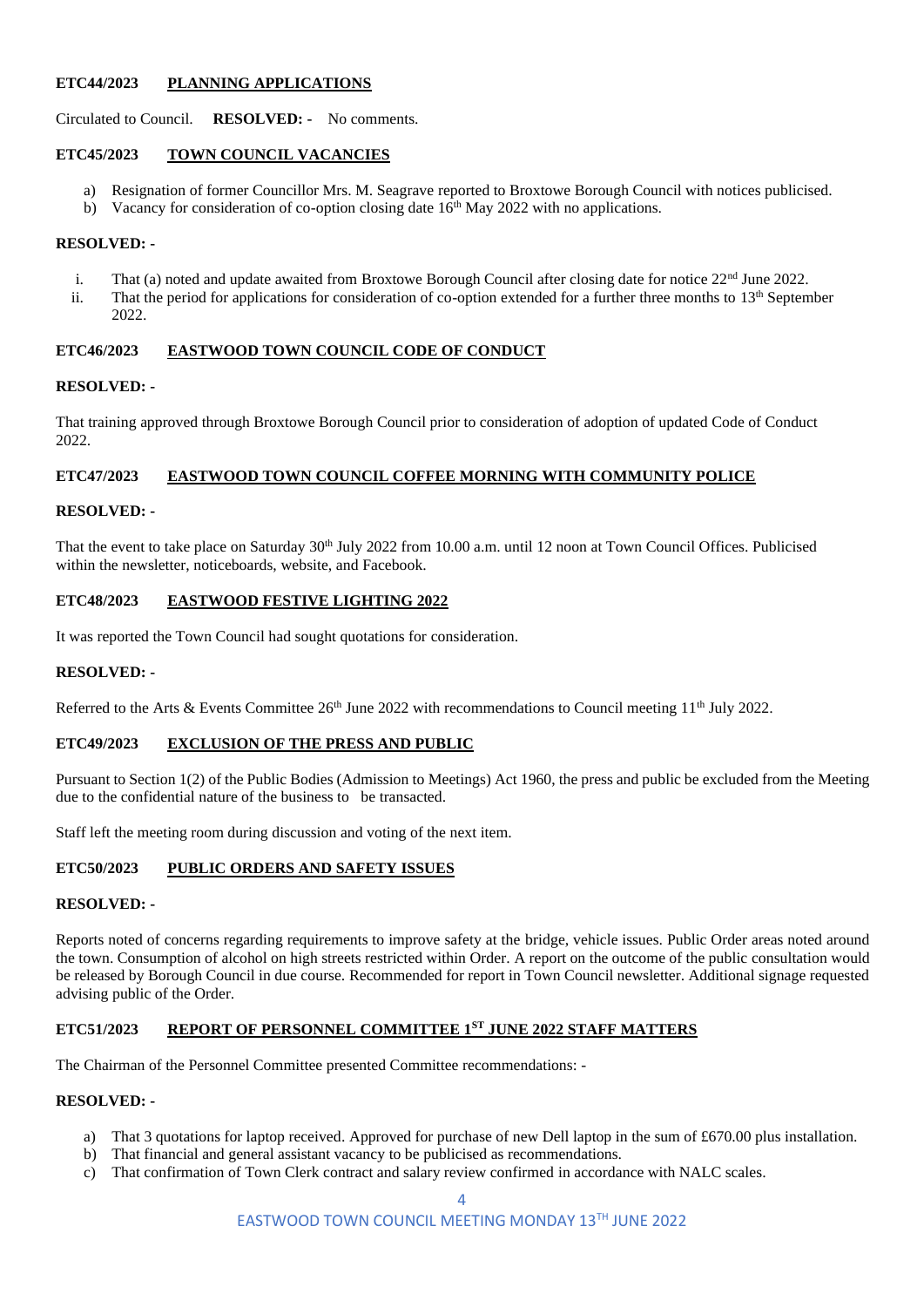# **Payments authorised 13th June 2022 Minute reference ETC41/2023 (a) & (b)**

| 361       | <b>NVR</b>  | <b>Chestnut Garden Services</b> | Garden Maintenance                  | 240.00   | 0.00    | 240.00   |
|-----------|-------------|---------------------------------|-------------------------------------|----------|---------|----------|
| 362       | VAT         | House of Flags                  | 6 Banner Flags                      | 798.00   | 159.60  | 957.60   |
| 363       | <b>NVR</b>  | D Wright                        | Refreshments Civic Service          | 25.00    | 0.00    | 25.00    |
| 364       | <b>NVR</b>  | Tenant                          | Return of Bond and Key              | 54.00    | 0.00    | 54.00    |
| 365       | <b>VAT</b>  | <b>Steve Walters</b>            | <b>Stain Window Frames</b>          | 85.00    | 17.00   | 102.00   |
| 366       | VAT         | <b>Steve Walters</b>            | Paint Gates and repairs panels      | 690.00   | 138.00  | 828.00   |
| 367       | $\mathsf E$ | <b>NALC</b>                     | <b>Annual Subscription</b>          | 1713.70  | 0.00    | 1713.70  |
| 368       | <b>VAT</b>  | House of Flags                  | 2000 Small Flags                    | 2048.00  | 409.60  | 2457.60  |
| 369/370   | E           | <b>Employees</b>                | May Salary                          | 2375.96  | 0.00    | 2375.96  |
| DD        | E           | <b>HMRC</b>                     | <b>PAYE</b>                         | 713.81   | 0.00    | 713.81   |
| 371       | <b>NVR</b>  | Mayor                           | Mayors Allowance 2021/22            | 500.00   | 0.00    | 500.00   |
| 372       | <b>NVR</b>  | Mayor                           | Mayors Allowance 2022/23            | 600.00   | 0.00    | 600.00   |
| 373       | <b>NVR</b>  | Cubit Ultrasound                | <b>Ultrasound Tests on Lighting</b> | 650.00   | 0.00    | 650.00   |
| 374       | <b>NVR</b>  | HPJ Bookkeeping                 | Accounting work                     | 430.00   | 0.00    | 430.00   |
| 375       | <b>NVR</b>  | Mayor reimbursement             | Cleaning of chamber                 | 90.00    | 0.00    | 90.00    |
| 376       | <b>NVR</b>  | <b>Chestnut Garden Services</b> | Garden Maintenance                  | 270.00   | 0.00    | 270.00   |
| 377       | E           | <b>Local Government Pension</b> | May Pension                         | 179.10   | 0.00    | 179.10   |
| 378       | <b>NVR</b>  | <b>Chestnut Garden Services</b> | Garden Maintenance                  | 270.00   | 0.00    | 270.00   |
| 379       | VAT         | City Hygiene                    | Sanitary Disposal Unit              | 273.00   | 54.60   | 327.60   |
| 380       | VAT         | <b>Herts County Council</b>     | Keyboard and Mouse                  | 40.66    | 8.13    | 48.79    |
| 381       | <b>VAT</b>  | House of Flags                  | <b>Union Jack Bunting</b>           | 266.00   | 53.20   | 319.20   |
| 382       | VAT         | Leisure Lites Ltd               | Install and removal bunting         | 1800.00  | 360.00  | 2160.00  |
| 383       | <b>VAT</b>  | Leisure Lites Ltd               | 6 banner flags                      | 390.00   | 78.00   | 468.00   |
| 384       | <b>NVR</b>  | <b>Chestnut Garden Services</b> | Garden Maintenance                  | 270.00   | 0.00    | 270.00   |
| 384       | <b>NVR</b>  | <b>Chestnut Garden Services</b> | Garden Maintenance                  | 270.00   | 0.00    | 270.00   |
| 385       | <b>VAT</b>  | <b>RS Cleaning Services</b>     | Windows                             | 45.00    | 9.00    | 54.00    |
| 386       | <b>NVR</b>  | Saanvi                          | <b>Bunting</b>                      | 110.20   | 0.00    | 110.20   |
| DD        | L           | <b>Scottish Power</b>           | Gas charges                         | 187.24   | 9.36    | 196.60   |
| DD        | $\mathsf E$ | <b>HMRC</b>                     | <b>PAYE</b>                         | 815.23   | 0.00    | 815.23   |
| DD        | E           | <b>Water Plus</b>               | Premises rates                      | 79.57    | 0.00    | 79.57    |
| <b>DD</b> | S           | Virgin media                    | Broadband/phone                     | 62.77    | 12.55   | 75.32    |
| DD        | S           | Fuse                            | Office 365                          | 69.44    | 13.89   | 83.33    |
| DD        | E           | <b>Nest</b>                     | Pension                             | 122.73   | 0.00    | 122.73   |
| DD        | L           | Octopus                         | <b>Electricity charges</b>          | 322.80   | 16.14   | 338.94   |
|           |             |                                 |                                     | 16857.21 | 1339.07 | 18196.28 |
|           |             |                                 |                                     |          |         |          |
|           |             |                                 |                                     |          |         |          |

# **Income May 2022**

| Allotment    |  |        |
|--------------|--|--------|
| <b>Rents</b> |  | 741.00 |
| Rentals      |  | 352.52 |

EASTWOOD TOWN COUNCIL MEETING MONDAY 13TH JUNE 2022